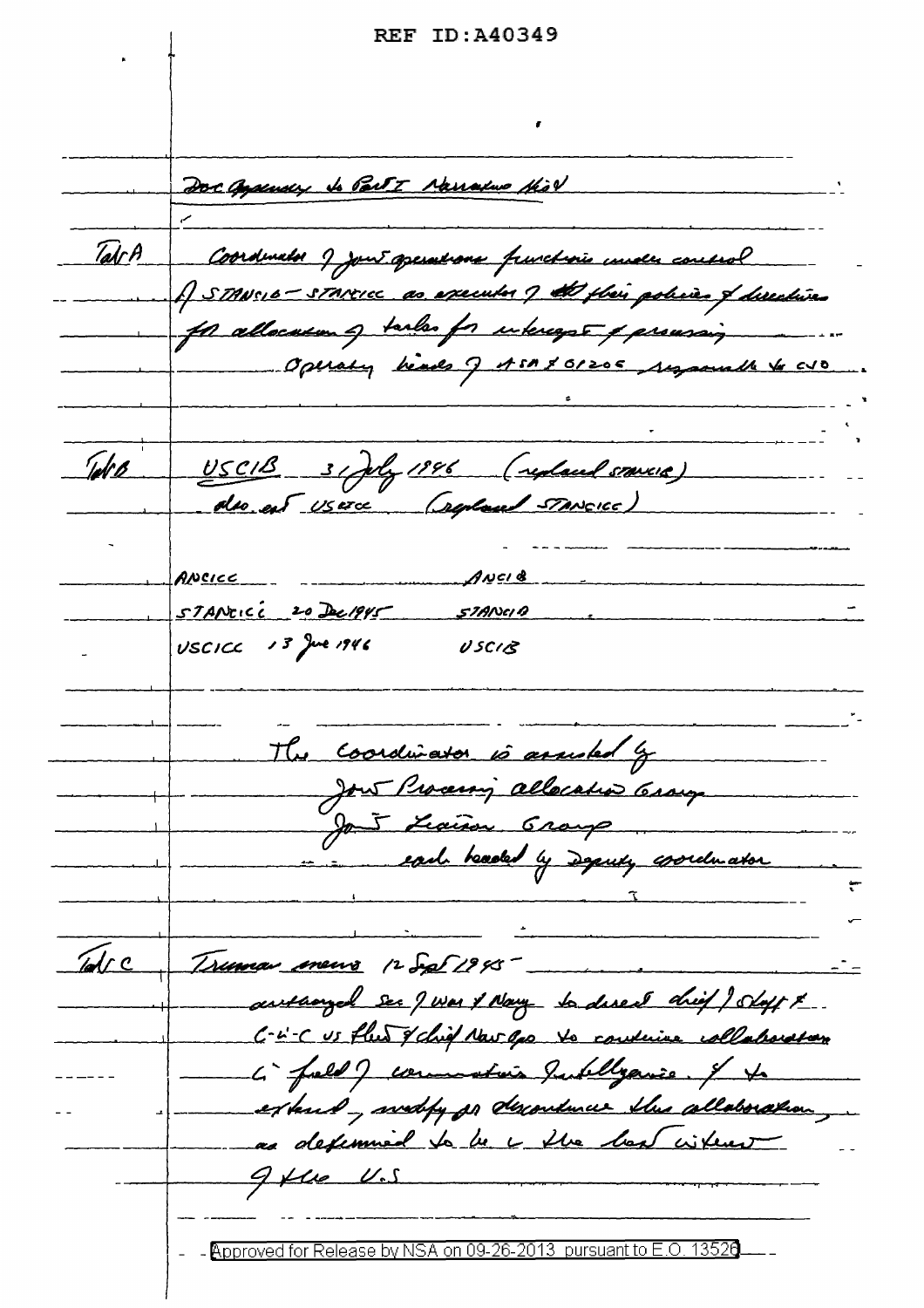**REF ID:A40349** 

Dor appolix to Part I Nor Head Tods H Report by Store load (Countle on an amed forces muración Julillagerà Gegeny # 7 "In convection with nucesures to moreose. Communication Security and the Communications Intelligain effort, the Countre recommends that the proposed begalation contains in put Congress bulls 52833 (annualis to tederal communication and g 1934) and -S 2660 (Comptographie Service) Bell) be PANTA I Introduction A- General B- Relevant Lynlation, Ducchier, and agreements The National Cennity act 21947 Lays the leaser for point action of the armed torces aund also alunges each ? He Service - individually unit certain functions and responsibilities à the scheme I nation deferen. IT speuficiely provide " Hier the Departments and other agencies of the evaluate, correlate, and deservaiede repartmental intelligence "